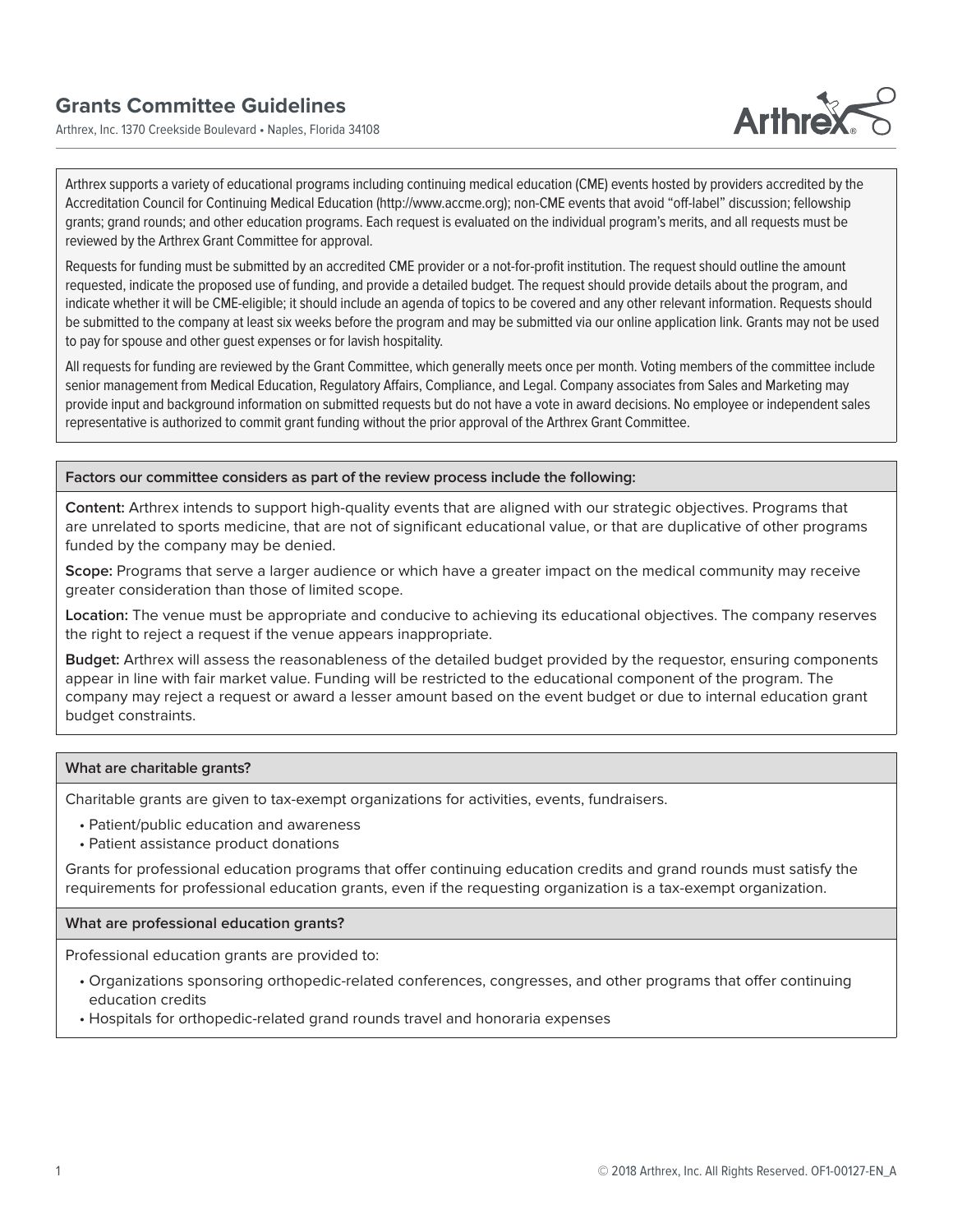# **Grants Committee Guidelines**

Arthrex, Inc. 1370 Creekside Boulevard • Naples, Florida 34108



### **How can professional education grants be used?**

Sponsoring organizations may request professional education grants to pay for:

- General conference costs
- Faculty expenses
- Modest meals and receptions (as permitted by state law)
- Other specific program events and activities

# **What is a patient assistance product donation?**

A patient assistance product donation is a type of charitable grant whereby Arthrex donates products to benefit indigent persons who do not have or do not qualify for insurance, governmental assistance, or other sources of funding.

#### **What products are eligible for donation?**

Arthrex will only donate products that are approved and/or compatible with equipment in the country where the device will be implanted. The particular products that may be donated under this program shall be determined by the Grant Committee. The Grant Committee reserves the right to amend or discontinue the program at any time.

#### **Do I use the grant application process to offer Arthrex the opportunity for exhibit space at an event or program?**

It depends. If you are offering just exhibit space, contact the Meetings department. If you are requesting support for the event, submit a grants application.

In addition to exhibit space-only applications, financial support that falls outside of the Charitable Contribution and Professional Education Program includes:

- Funding provided by one of our product divisions for investigator-sponsored research
- Funding provided by one or more of our divisions to national and international professional associations and societies for their annual meetings. For example, AAOS and AANA
- Funding for fellowships and research

## **Can my sales representative prepare and submit a grant application for me?**

No. Consistent with the AdvaMed Code of Ethics (http://www.advamed.org/MemberPortal/About/code/) and Arthrex policy, sales representatives may not prepare and submit grant applications on behalf of customers. Sales representatives may direct applicants to the information available at the Arthrex website regarding the Charitable Contribution and Grants Program, and provide applicants with electronic and printed materials. This reflects our commitment to the Code of Ethics, and the practical reality that sales representatives will not have all of the required information and documents. Sales representatives are subject to disciplinary action for participating in any prohibited activities related to the program.

**Who at Arthrex decides whether to approve or deny a grant application?**

The Grant Committee reviews and makes the decision for all grant applications.

**Can my sales representative make sure my grant application is approved?**

No. Consistent with the AdvaMed Code of Ethics and Arthrex policy, we do not permit sales or marketing personnel to participate on the company Grant Committee.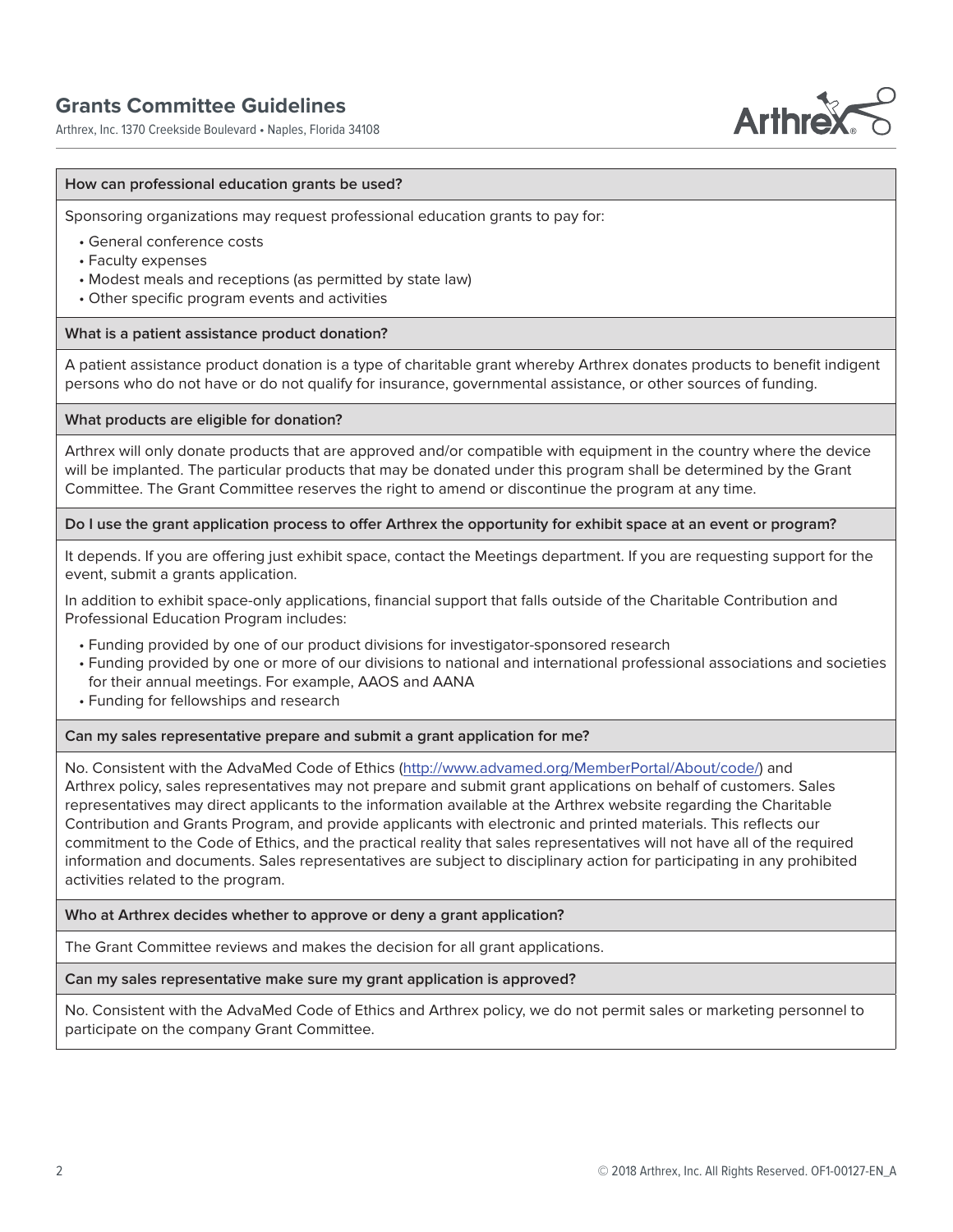Arthrex, Inc. 1370 Creekside Boulevard • Naples, Florida 34108



### **What does the Grant Committee consider when reviewing grant applications?**

The Grant Committee's decisions are based on several factors, including:

- Whether the application satisfies our grants program criteria
- Quality of the event, activity, or program
- Available budget for grants

#### **Can we expect our grant applications to be approved since we are an important Arthrex customer?**

No. Consistent with the AdvaMed Code of Ethics and Arthrex policy, any decision will be based on the merits of the specific grant application at issue. No consideration may be given to the amount of business that a customer has done or may do with our company.

#### **Are there any deadlines?**

Yes. The type of application you are submitting will determine the required deadlines.

\*For requests regarding product that will be implanted within the United States, an application must be submitted at least 5 days and no more than 30 days in advance of the procedure, unless an exception is made as described below.

In the rare event of a medical emergency or similar compelling reason requiring immediate use of an Arthrex product that may be eligible for donation within the United States, an application may be submitted up to 5 days after the implant of the product. However, the applicant must demonstrate why the application could not be submitted prior to the implant procedure, and the application will go to the Grant Committee for review using the same process and criteria as with any other request. The fact that the product has already been implanted will have no bearing on the Grant Committee's decision, and the applicant bears the risk that the application may be denied.

If your application is submitted with less than the required timeline, you must also contact the Grant Administrator to indicate your online submission.

**All other applications:** We must receive a complete application, including all required documentation, at least 45 days before the event, activity, or program. We will usually deny a grant application if we do not have all the requested information and documentation before the event, activity, or program. Because the Grant Committee meets once a month, we recommend that you submit your grant application as soon as possible to make sure we have all required information and documentation in time.

Most grant applications are approved or denied within four to six weeks after a complete application is received, including all required documentation. The dates of the Grant Committee meetings vary, so we cannot tell you the cut-off date for each month.

Patient Assistance Product Donation grant applications will typically be approved or denied within one to three weeks after an application that includes all required documentation is received. The applicant will be notified upon the final committee decision.

**If our grant was approved last year, can we assume it will be approved this year?**

No. There will be some grants that have been approved in the past that will not be approved in the future. Every grant application will be reviewed.

Also, as the Grant Committee reviews the hundreds of grant applications we receive each year, it may decide to fund different programs, activities, and events.

Always submit your grant request allowing plenty of time to seek alternative funding in case the Grant Committee decides to eliminate or reduce the support you received in the past.